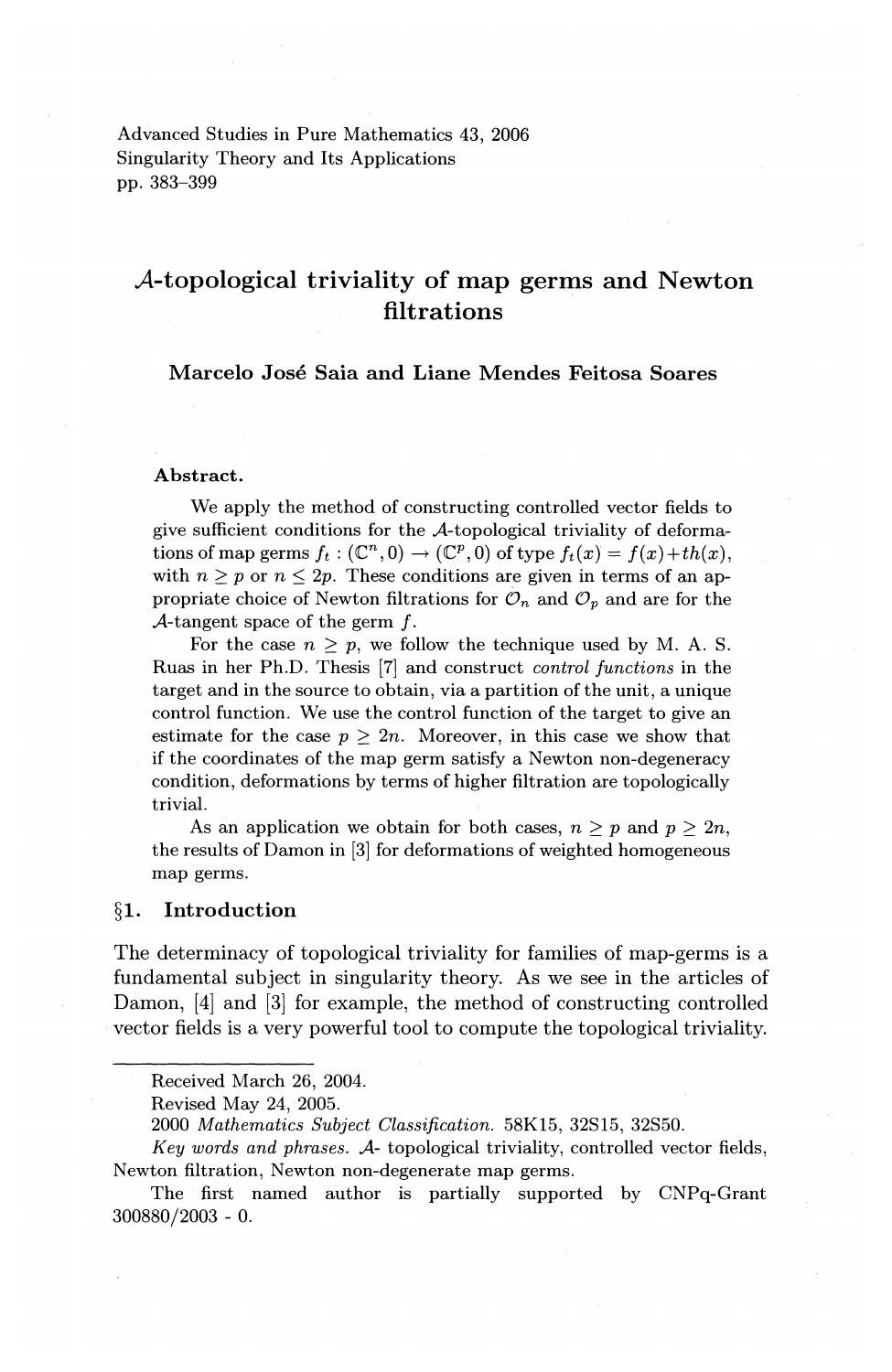M. A. S. Ruas in her PhD. Thesis gives an explicit order such that the A-topological structure of a polynomial map-germ  $f: (\mathbb{C}^n,0) \to (\mathbb{C}^p,0),$ with  $n \geq p$ , is preserved after higher order perturbations.

In this paper we apply this method to give sufficient conditions for the A-topological triviality of deformations of map germs  $f_t : (\mathbb{C}^n, 0) \to$ ( $\mathbb{C}^p$ , 0) of type  $f_t(x) = f(x) + th(x)$ , with  $n \geq p$  or  $n \leq 2p$ . These conditions are given in terms of an appropriate choice of Newton filtrations for  $\mathcal{O}_n$  and  $\mathcal{O}_p$  and are for the A-tangent space of the germ f.

First we generalize the results of M. A. S. Ruas [7], by considering different Newton filtrations  $A_k$  for  $\mathcal{O}_n$  and  $B_k$  for  $\mathcal{O}_p$ , these results are given for the case  $n \geq p$ . We construct *control functions* in the target and in the source to obtain, via a partition of the unit, a unique control function. We remark that in [7] these control functions are homogeneous, since they are associated to the usual filtration, given by the degree of monomials.

In the case  $p \geq 2n$  we give an estimate in terms of the control function of the target. Moreover, if  $p \geq 2n$ , we apply the results of Gaffney in [6] to show that deformations by higher Newton filtration are A-topologically trivial if the map germs satisfy a Newton non-degeneracy condition.

In both cases we also show that the results of Damon for the topological triviality of unfoldings of weighted homogenous map germs can be obtained from our results.

# §2. Newton filtration and control functions

To construct controlled vector fields that guarantee the topological triviality we define a convenient *control function* in terms of a fixed Newton polyhedron. An analytic function  $\rho : \mathbb{C}^n \to \mathbb{R}$  is a control if there exist constants *C* and  $\alpha$  such that  $\rho(x) \geq C|x|^{\alpha}$ .

First we construct a control function in the target, denoted by  $\rho_{\rm m}$ and a function in the source, denoted by  $\rho_f$ . When  $n \geq p$ , the control function  $\rho$  is defined from these, via a partition of the unity. For  $p \geq 2n$ , the control function is  $\rho_{\rm m}$ .

Fix coordinate systems **x** in  $(\mathbb{C}^n,0)$ , **y** in  $(\mathbb{C}^p,0)$  and denote by  $\mathcal{O}_n$ ,  $\mathcal{O}_p,$  the sets of holomorphic germs from  $(\mathbb{C}^n,0)$  to  $(\mathbb{C},0)$  and from  $(\mathbb{C}^p,0)$ to  $(\mathbb{C}, 0)$ . We identify these sets with the rings of convergent power series  $\mathbb{C}[[x]]$  and  $\mathbb{C}[[y]]$  respectively.

To fix the notation we follow [1] and say that a subset  $\Gamma_+ \subseteq \mathbb{R}^n_+$ is a *Newton polyhedron* if there exist some  $k_1, \ldots, k_r \in \mathbb{Q}_+^n$  such that  $\Gamma_+$  is the convex hull in  $\mathbb{R}^n_+$  of the set  $\{k_i + v : v \in \mathbb{R}^n_+, i = 1, \ldots, r\}$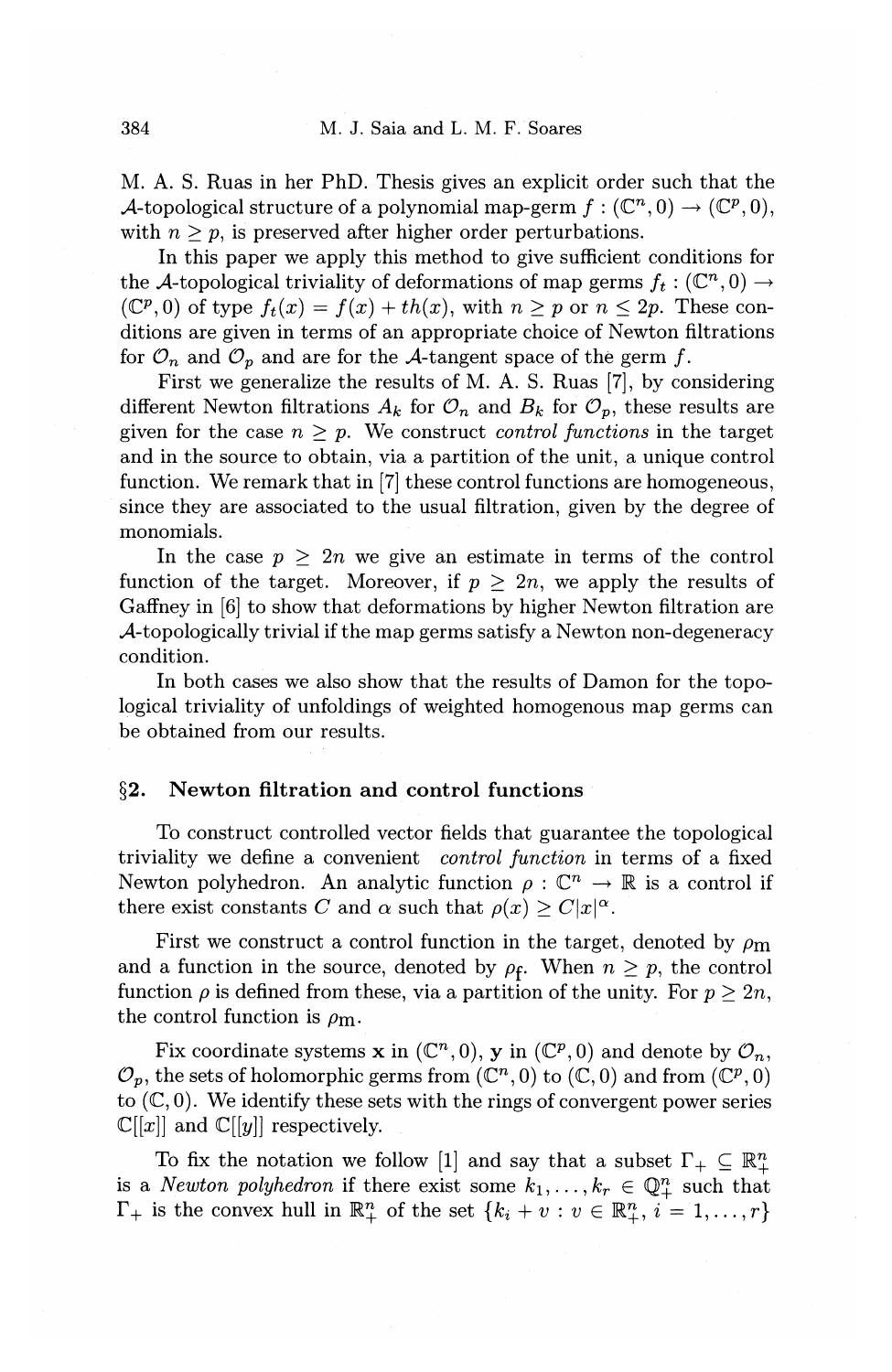and  $\Gamma_+$  intersects all the coordinate axis. Denote by  $\Gamma$  the union of the compact faces of  $\Gamma_+$  and consider the *Newton filtration* of  $\mathcal{O}_n = \mathcal{A}_0 \supseteq$  $\mathcal{A}_1 \supseteq \mathcal{A}_2 \supseteq \ldots$ , by the ideals  $\mathcal{A}_q = \{g \in \mathcal{O}_n : \text{supp } g \subseteq \phi_{\Gamma}^{-1}(q + \mathbb{N})\},\$ for all  $q \in \mathbb{N}$ , here  $\phi_{\Gamma}$  is the Newton function of  $\Gamma$ .

We fix a Newton polyhedron  $\Gamma_+$  in  $\mathbb{R}^n_+$  with its associate Newton filtration, then for any germ of function  $g = \sum_k a_k x^k$ , denote  $d(g)$  $\max\{q : g \in A_q\}$  and by  $\text{in}(g)$ , the polynomial  $\text{in}(g) = \sum a_k x^k$  such that  $\phi_{\Gamma}(k) = d(g).$ 

To define a Newton filtration in  $\mathcal{O}_p$  we consider a fixed map germ  $g: (\mathbb{C}^n,0) \to (\mathbb{C}^p,0), g = (g_1,\ldots,g_p),$  call  $D_i = d(g_i)$  and say that  $D_1 \leq D_2 \leq \ldots \leq D_p$ . In this case we call  $d(g) = (D_1, D_2, \ldots, D_p)$ .

Denote by  $M_I$  the determinant of the  $p \times p$  minor of the matrix of the partial derivatives of g indexed by  $I = \{i_1, \ldots, i_p\} \subset \{1, \ldots, n\}$ , with  $i_1 <$  $\ldots$  <  $i_p$ . We fix an order for these determinants calling  $M_1, M_2, \ldots, M_r$ in such a way that  $d(M_j) \le d(M_{j+1})$  and call  $L_j = d(M_j)$ .

Now, call  $D = \text{m.c.m.} \{D_1, D_2, \ldots, D_p, L_1, \ldots, L_q\}$  and define the weighted homogeneous control function in the target,  $\rho_m : \mathbb{C}^p \to \mathbb{R}$  by

$$
\rho_{m}(y) = |y_1|^{2r_1} + |y_2|^{2r_2} + \ldots + |y_p|^{2r_p}
$$
, where  $r_i = \frac{D}{D_i}$  for all  $i = 1, \ldots, p$ .

The Newton filtration of  $\mathcal{O}_p = \mathcal{B}_0 \supseteq \mathcal{B}_1 \supseteq \mathcal{B}_2 \supseteq \dots$  is associate to the control function  $\rho_{m}(y)$ . Therefore any ideal  $\mathcal{B}_{k}$  has a Newton polyhedron which only one compact face with normal vector  $w = (w_1, ..., w_p)$ , where  $w_i = \frac{R}{r_i}$  and  $R = \text{m.c.m.} \{r_1, \ldots, r_p\}$ , for all  $i = 1, ..., p$ .

For any monomial  $y^{\beta} = y_1^{\beta_1} y_2^{\beta_2} \ldots y_n^{\beta_n} \in \mathcal{O}_p$ , denote  $d_w(y^{\beta}) =$  $w_1\beta_1 + \ldots + w_p\beta_p$ , and for any  $g \in \mathcal{O}_p$ ,  $d_w(g) = \min d_w(g^{\beta})$  for all  $y^{\beta}$  with nonzero coefficient in the Taylor series of *g*, then  $B_k = \{g \in$  $\mathcal{O}_p$ ;  $d_w(g) \geq k$ .

Here we have  $d_w(\rho_m) = 2R$  and as  $\rho_m(g(x)) = |g_1|^{2r_1} + |g_2|^{2r_2} +$  $\ldots + |g_p|^{2r_p}, \, \mathrm{d}(\rho_m \circ g) = \mathrm{d} (|g_1|^{2r_1}+|g_2|^{2r_2}+\ldots+|g_p|^{2r_p}) = 2D.$ 

Now define the control function in the source

$$
\rho_v(x_1,\ldots,x_n)=\sum_{j=1}^r x_1^{2v_1^j}\ldots x_n^{2v_n^j},
$$

with  $v^j = (v_1^j, \ldots, v_n^j), j = 1, \ldots, r$  being the vertices of the Newton polyhedron  $\Gamma_+(A_D)$ , therefore  $d(\rho_v) = 2D$ .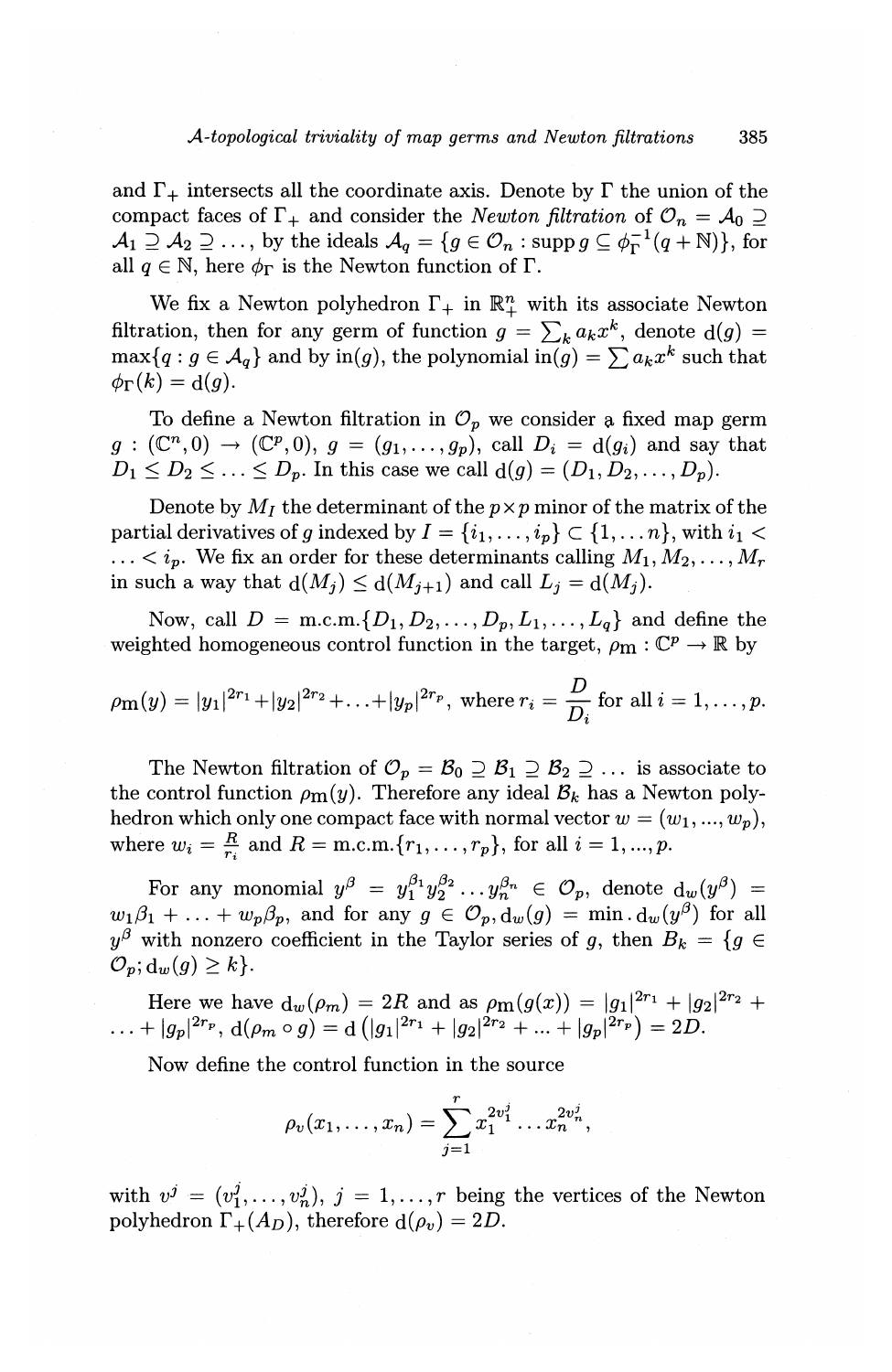We also define the function  $\rho_f(g) : \mathbb{C}^n \to \mathbb{R}$ ,  $\rho_f(g)(x) = \sum |M_j|^{2\alpha_j}$ , where  $\alpha_j = \frac{D}{L_i}$  for all  $j = 1, \ldots, q$ . We remember that  $\rho_f(g)$  is not a control function, however, under some conditions, it is important in the construction of the controlled vector fields. We remark that all these constructions are done to obtain  $d(\rho_f(g)) = d(\rho_m \circ g) = d(\rho_v) = 2D$ .

**Example:** Let  $g(x, y) = (xy, x^4 + y^5 + xy^2)$  and fix the Newton polyhedron  $\Gamma_+(q_2)$ . Call  $\Delta_1$  the face with vertices  $\{(0,5), (1,2)\}\)$  and  $\Delta_2$  the face with vertices  $\{(4,0),(1,2)\}, C(\Delta_i)$  denotes the cone with vertex at 0 passing through  $\Delta_i$ .



Fig. 1. The Newton polyhedron  $\Gamma_+(g_2)$ .

The Newton filtration  $\varphi_{\Gamma_+(q_2)}$  is

$$
\varphi(x^a y^b) = \begin{cases}\n24a + 8b, & \text{if } (a, b) \in C(\Delta_1) \\
10a + 15b, & \text{if } (a, b) \in C(\Delta_2).\n\end{cases}
$$

Then  $d(g_1) = 25$  and  $d(g_2) = 40$ , therefore  $D = 200 = m.c.m$  {25, 40} and the control function in the target is  $\rho_{m}(y) = |y_1|^{16} + |y_2|^{10}$ , and  $d_w(\rho_m(y)) = 80 = R.$ 

Now let  $M(x, y) = 5y^5 - 4x^4 + xy^2$ , be the determinant of the Jacobian matrix of g, then  $d(M) = 40$  and  $\rho_f(g) = (5y^5 - 4x^4 + xy^2)^{10}$ , with  $d(\rho_f(g)) = 2D = 400$ .

Since  $d(g_1^{16}) = d(g_2^{10}) = d(\rho_f(g)) = 2D = 400$ , the control function in the source  $\rho_v$  associate to  $\Gamma_+(g_2^{10})$  is  $\rho_v(x, y) = x^{40} + y^{32} + x^{20}y^{40}$ and  $d(\rho_v) = 2D = 400$ .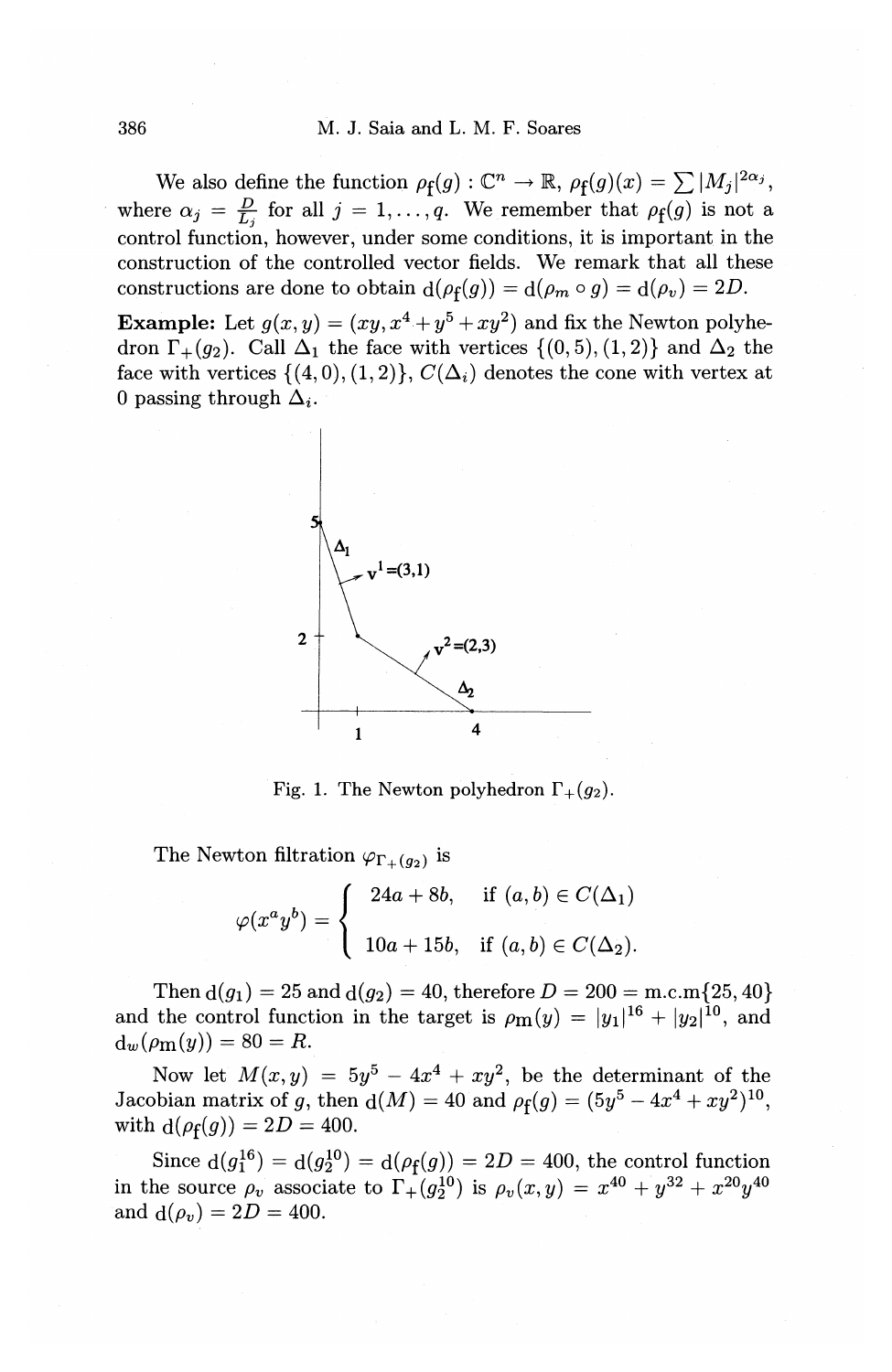# **§3. A-topological triviality**

Denote by

 $F: (\mathbb{C}^n \times \mathbb{C}, (0,0)) \to (\mathbb{C}^p \times \mathbb{C}, (0,0)), F(x, \lambda) = (f(x, \lambda), \lambda)$ 

a one parameter unfolding of a finitely determined map germ

$$
f: (\mathbb{C}^n, 0) \to (\mathbb{C}^p, 0)
$$

and call the family of map germs  $f_{\lambda}(x) = f(x, \lambda)$  a deformation of the germ f.

An unfolding  $F(x, \lambda)$  of f is A-topologically trivial if, for small values of  $\lambda$ , there are germs of homeomorphisms  $H : (\mathbb{C}^n \times \mathbb{C}, (0, 0)) \rightarrow$  $(\mathbb{C}^n \times \mathbb{C}, (0,0)),$  of type  $H(x,\lambda) = (h(x,\lambda),\lambda)$ , with  $h(0,\lambda) = 0$  and  $K: (\mathbb{C}^p \times \mathbb{C}, (0,0)) \to (\mathbb{C}^p \times \mathbb{C}, (0,0))$  of type  $K(x,\lambda) = (k(x,\lambda),\lambda)$  with  $k(0, \lambda) = 0$  such that  $K \circ F \circ H^{-1} = (f_0(x), \lambda)$ .

In this case we say that the deformation  $f_{\lambda}(x)$  is A-topologically trivial, since for small values of  $\lambda$ , the families of homeomorphisms  $h_{\lambda}$ :  $(\mathbb{C}^n, 0) \to (\mathbb{C}^n, 0)$ , with  $h_\lambda(x) = h(x, \lambda)$  and  $k_\lambda : (\mathbb{C}^p, 0) \to (\mathbb{C}^p, 0)$  with  $k_{\lambda}(x) = k(x, \lambda)$  give

$$
k_{\lambda}\circ f_{\lambda}\circ h_{\lambda}^{-1}=f_0.
$$

Let  $g: (\mathbb{C}^n, 0) \to (\mathbb{C}^p, 0)$  be a finitely determined map germ satisfying

(1) 
$$
A_{2D+D_1}\theta_q \subseteq tg(A_{2D}\theta_n)+wg(B_{2R+1}\theta_p).
$$

From the above constructions we have the following:

# **Proposition 3.1.**

- (1) If  $n > p$ , suppose that in a neighborhood V of 0 in  $\mathbb{C}^n$ , there *exist constants*  $\alpha \in \beta$  *such that*  $\rho_f(g(x)) \geq \beta \rho_v(x)$ , for all  $x \in$  $V \cap \{x; \rho_m(g(x)) < \alpha \rho_v(x)\}.$
- (2) If  $p \geq 2n$ , *suppose that*  $\rho_m(g(x)) \geq c \rho_v(x)$ ,  $\forall x$  in a neighborhood *V ofO.*

*Then deformations*  $g_{\lambda} = g + \lambda h$  *of g, with*  $d(h_i) \ge D_i$ ,  $\forall i = 1, ..., p$ , are A-topologically trivial for small values of  $\lambda$ .

In the next Lemma, essential in the proof of this Proposition, we show that it is possible to extend the filtration condition of the equation (1) to the tangent space of an unfolding of the germ  $q$ .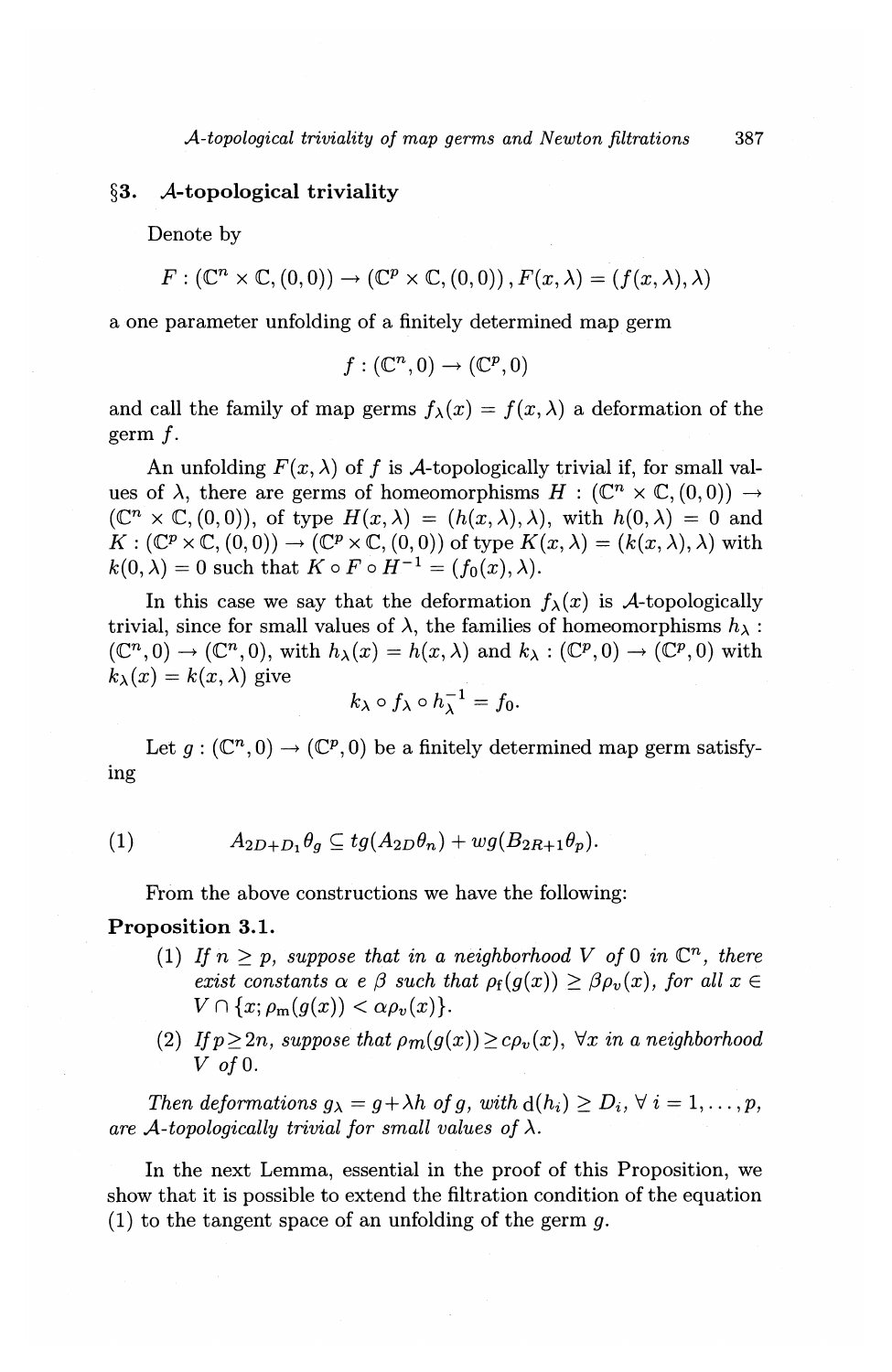We call  $m_1$  the maximal ideal in  $\mathcal{O}_1$  and  $\tilde{A}_{2D+D_1}$  the ideal in  $\mathcal{O}_{n+1}$ generated by the monomial  $\lambda$  and the ideal  $A_{2D+D_1}$ .

**Lemma 3.2.** Let  $G(x, \lambda) = (g_{\lambda}(x), \lambda)$ , *with*  $g_{\lambda}(x) = (g_{1\lambda}(x), \ldots, g_{n\lambda}(x))$ *be an unfolding of*  $g_0(x) = g(x)$ , *such that*  $g_{i\lambda} - g_{i0} \in m_1.A_{D_i} \theta_G$  for all  $i = 1, \ldots, n$  and  $|\lambda| < \epsilon$  for small values of  $\epsilon$ . If the equation (1) holds, *then* 

$$
tG(A_{2D}\theta_{n+1})+wG(B_{2R+1}.\theta_{p+1})\supseteq A_{2D+D_1}\theta_G.
$$

**Proof:** Since

$$
A_{2D+D_1}\theta_G = A_{2D+D_1}\theta_g + \lambda A_{2D+D_1}\theta_G
$$
  
\n
$$
\subseteq tg(A_{2D}\theta_n) + wg(B_{2R+1}.\theta_p) + \lambda A_{2D+D_1}\theta_G,
$$

and

$$
tg(A_{2D}\theta_n) + wg(B_{2R+1}.\theta_p)
$$
  
\n
$$
\subseteq tG(A_{2D}\theta_{n+1}) + wG(B_{2R+1}.\theta_{p+1}) + \lambda A_{2D+D_1}\theta_G
$$

it follows that

$$
(2) \quad A_{2D+D_1}\theta_G \subseteq tG(A_{2D}\theta_{n+1}) + wG(B_{2R+1}.\theta_{p+1}) + \lambda A_{2D+D_1}\theta_G.
$$

Let *E* be the finitely generated  $\mathcal{O}_{n+1}$ -modulo defined as

$$
E = \frac{tG(A_{2D}\theta_{n+1}) + wG(B_{2R+1}.\theta_{p+1}) + A_{2D+D_1}\theta_G}{tG(A_{2D}\theta_{n+1}) + wG(B_{2R+1}.\theta_{p+1})}.
$$

We remark that E is a  $G^*(\mathcal{O}_{p+1})$ -modulo and  $(\lambda).E = E$  since

$$
(\lambda).E = \frac{tG(A_{2D}\theta_{n+1}) + wG(B_{2R+1}\theta_{p+1})}{tG(A_{2D}\theta_{n+1}) + wG(B_{2R+1}\theta_{p+1})} +
$$
  
+ 
$$
\frac{(\lambda)[tG(A_{2D}\theta_{n+1}) + wG(B_{2R+1}\theta_{p+1}) + A_{2D+D_1}\theta_G]}{tG(A_{2D}\theta_{n+1}) + wG(B_{2R+1}\theta_{p+1})}
$$
  
= 
$$
\frac{tG(A_{2D}\theta_{n+1}) + wG(B_{2R+1}\theta_{p+1}) + A_{2D+D_1}\theta_G}{tG(A_{2D}\theta_{n+1}) + wG(B_{2R+1}\theta_{p+1})} = E.
$$

Therefore if we show that E is finitely generated as  $G^*(\mathcal{O}_{p+1})$ modulo we apply the Nakayama's Lemma to obtain  $E = 0$ , or

$$
A_{2D+D_1}\theta_G \subseteq tG(A_{2D}\theta_{n+1}) + wG(B_{2R+1}.\theta_{p+1}).
$$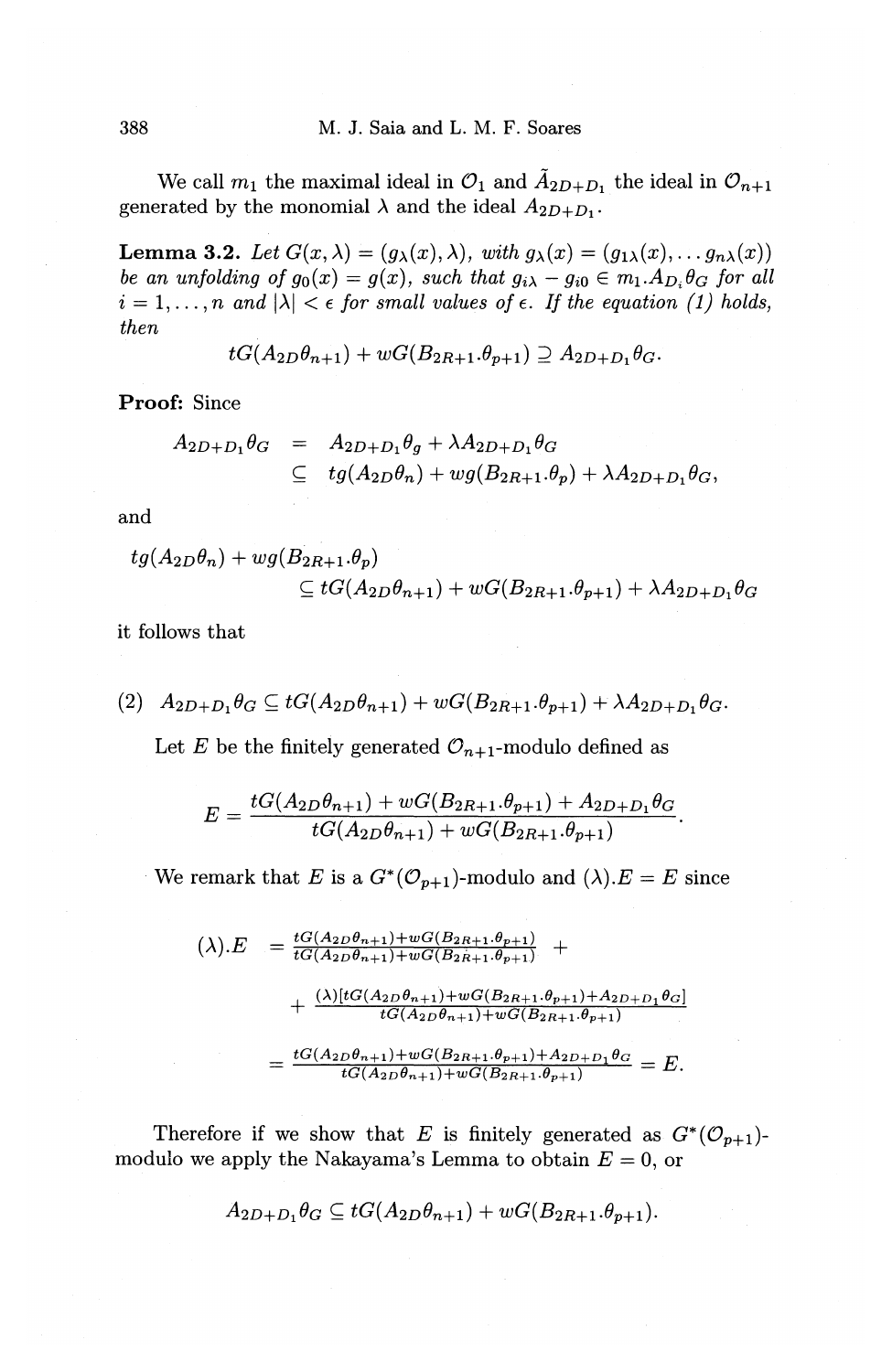We show now that E is finitely generated as  $G^*(\mathcal{O}_{p+1})$ - module. Let  $E'$  be the finitely generated  $\mathcal{O}_{n+1}$ -module

$$
E' = \frac{tG(A_{2D}\theta_{n+1}) + A_{2D+D_1}\theta_G}{tG(A_{2D}\theta_{n+1})}.
$$

Then we need to show that *E'* is finitely generated as a  $G^*(\mathcal{O}_{p+1})$ module.

From the Malgrange's Preparation Theorem, *E'* is a finitely generated  $G^*(\mathcal{O}_{p+1})$ - module if, and only if dim $\frac{E'}{G^*(m_{p+1})E'} < +\infty$ . Write

$$
\frac{E'}{G^*(m_{p+1})E'} = \frac{\frac{tG(A_{2D}\theta_{n+1}) + A_{2D+D_1}\theta_G}{tG(A_{2D}\theta_{n+1})}}{\frac{G^*(m_{p+1})[tG(A_{2D}\theta_{n+1}) + A_{2D+D_1}\theta_G]+tG(A_{2D}\theta_{n+1})}}
$$
\n
$$
= \frac{tG(A_{2D}\theta_{n+1}) + A_{2D+D_1}\theta_G}{tG(A_{2D}\theta_{n+1}) + G^*(m_{p+1})[tG(A_{2D}\theta_{n+1}) + A_{2D+D_1}\theta_G]}
$$

denote  $S = A_{2D+D_1} \theta_G$  and  $T = tG(A_{2D}\theta_{n+1}) + G^*(m_{p+1})A_{2D+D_1} \theta_G$ .

Therefore by the isomorphism theorem we obtain  $\frac{T+S}{T} \cong \frac{S}{T \cap S}$ .

From

$$
tG(A_{2D}\theta_{n+1}) + wG(B_{2R+1}.\theta_{p+1}) + \lambda A_{2D+D_1}\theta_G
$$
  
\n
$$
\subseteq tG(A_{2D}\theta_{n+1}) + G^*(m_{p+1})\theta_G
$$

and by the equation (2) we conclude that

$$
tG(A_{2D}\theta_{n+1})+G^*(m_{p+1})\theta_G\supseteq A_{2D+D_1}\theta_G.
$$

Multiplying by  $A_{2D+D_1}$  we obtain

$$
tG(A_{4D+D_1}\theta_{n+1})+G^*(m_{p+1})A_{2D+D_1}\theta_G\supseteq A_{4D+2D_1}\theta_G.
$$

On the other hand,

$$
tG(A_{4D+D_1}\theta_{n+1})+G^*(m_{p+1})A_{2D+D_1}\theta_G\supseteq \lambda A_{2D+D_1}\theta_G.
$$

II

Hence,  $\dim_{\mathbb{C}} \frac{S}{T \cap S} \leq \dim_{\mathbb{C}} \frac{A_{2D+D_1} \theta_G}{A_{2D+D_1} A_{2D+D_1} \theta_G} < +\infty.$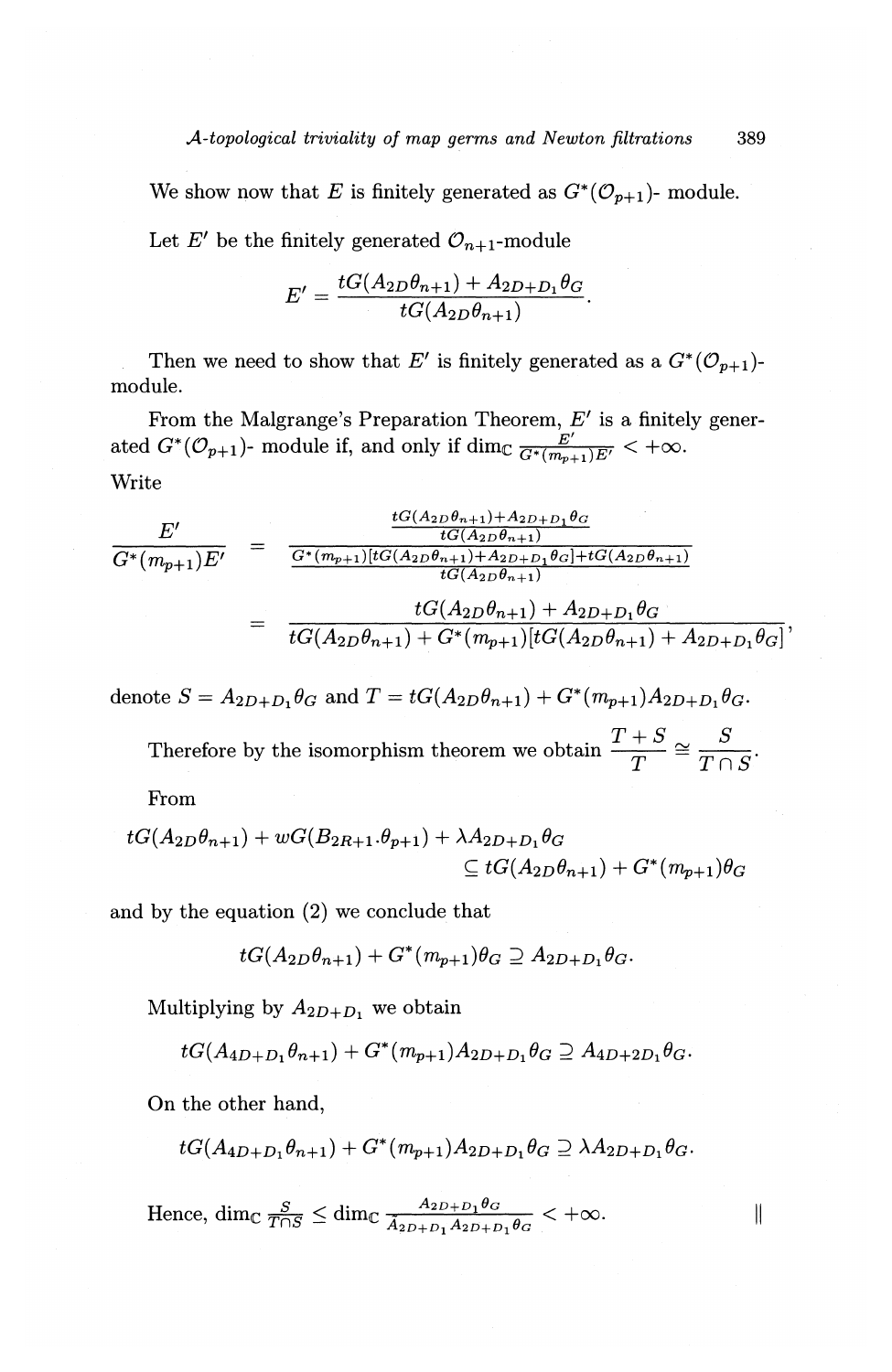**Proof of the Proposition 3.1:** Let  $G(x, \lambda) = (g_{\lambda}(x), \lambda)$  be an unfolding of g, with  $g_{\lambda}(x) = g(x) + \lambda h(x)$  and  $h = (h_1, \ldots, h_p)$  with each  $h_i\in A_{D_i}$ .

From the general hypotheses, since  $A_{D_i} \subset A_{D_1}$  for all  $i = 1, ..., n$ we obtain

$$
h.\rho_{\mathbf{m}}(g) \in tg(A_{2D}\theta_n) + wg(B_{2R+1}\theta_p).
$$

From the Lemma 3.2. we conclude that there exist analytic vector fields  $\xi \in A_{2D}\theta_{n+1}$  and  $\eta \in B_{2R+1}\theta_{p+1}$  such that the above inclusion holds for deformations, i.e.

(3) 
$$
h.\rho_{\mathbf{m}}(g_{\lambda}) = tG(\xi) + \eta \circ G.
$$

From the equation (3) we construct the vector field controlled by  $\rho_{\text{m}}$ . Define  $\omega$  in  $(\mathbb{C}^p \times \mathbb{C}, 0 \times 0)$  as:

$$
\omega(y,\lambda) = \begin{cases} \frac{\eta(y,\lambda)}{\rho \mathrm{m}(y)}, & \text{if } y \neq 0 \\ 0, & \text{if } y = 0. \end{cases}
$$

Since  $d_w(\eta) \geq 2R + 1 > d_w(\rho m) = 2R$  we apply Lemmas (1) e (2) of [9] to conclude that the vector field  $\omega$  is integrable.

**Proof of the case**  $n \geq p$ . In order to define the vector field controlled by the function  $\rho_f$ , for each  $I = \{i_1, i_2, \ldots, i_p\} \subset \{1, 2, \ldots, n\}$  write  $\frac{\partial g_\lambda}{\partial \lambda} M_{I_\lambda} = tG(\gamma_I)$ , with  $\gamma_I = \sum \gamma_i \frac{\partial}{\partial x_i}$  and each  $\gamma_i$  is defined as

(4) 
$$
\begin{cases} \gamma_i = 0, & \text{if } i \notin I \\ \gamma_{i_m} = \sum N_{j i_m} \left( \frac{\partial g_{\lambda}}{\partial \lambda} \right)_j, & \text{if } i_m \in I. \end{cases}
$$

where  $N_{ji_m}$  is the  $(p-1) \times (p-1)$  cofactor of  $\frac{\partial g_j}{\partial x_{im}}$ .

Since  $\rho_f(g_\lambda) = \sum |M_{I_\lambda}|^{2\alpha_I}$ , we obtain

$$
h.\rho_{\mathbf{f}}(g_{\lambda})=tG\left(\sum \gamma_{I}M_{I_{\lambda}}^{\alpha_{I}-1}\overline{M_{I_{\lambda}}}^{\alpha_{I}}\right),\,
$$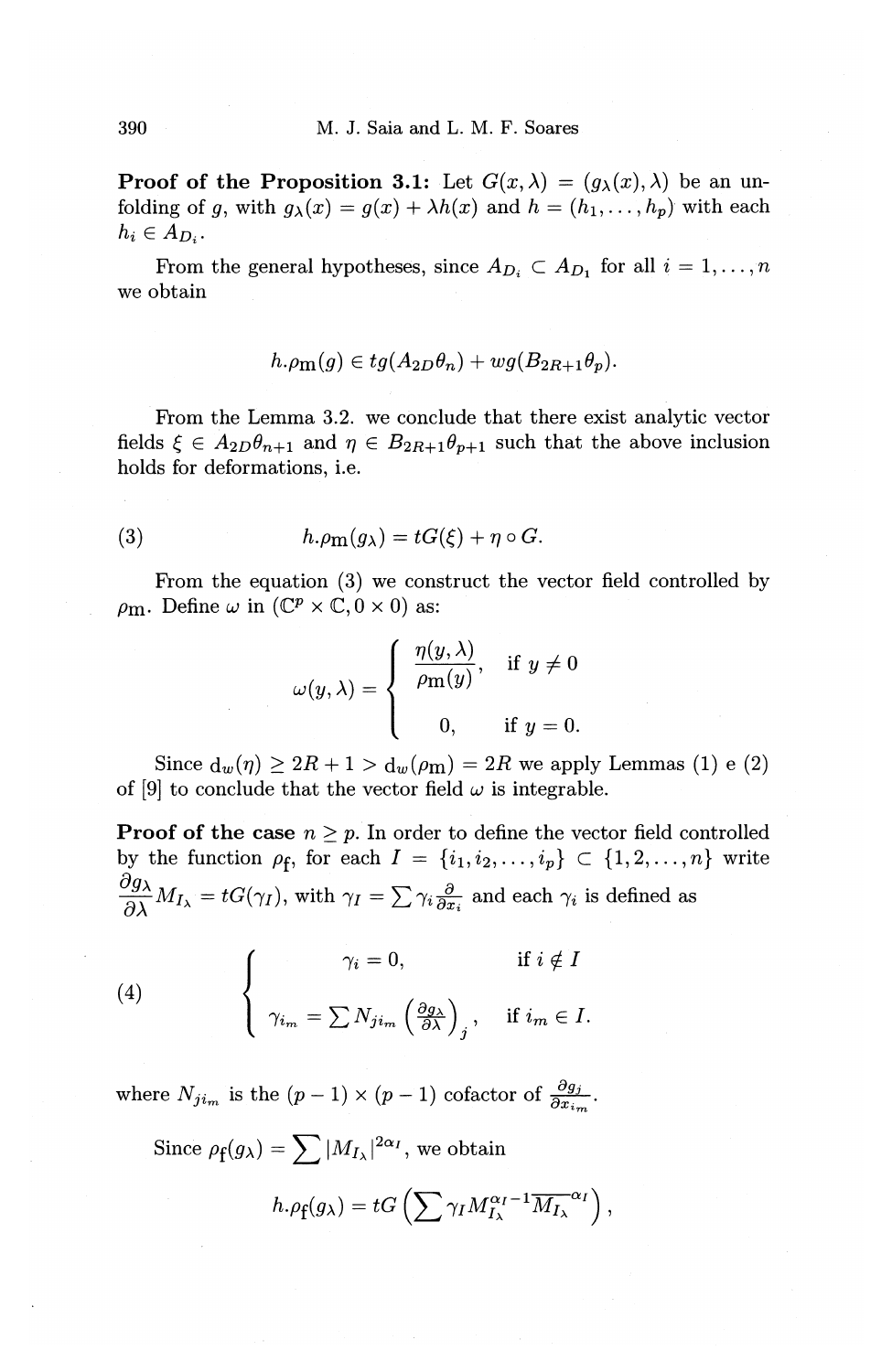*A-topological triviality of map germs and Newton filtrations* 391

therefore  $h = tG(\psi)$ , with  $\psi = \frac{\sum \gamma_I M_{I_{\lambda}}^{\alpha_I - 1} \overline{M_{I_{\lambda}}}{}^{\alpha_I}}{\rho_f(g_{\lambda})}$ 

Denote  $\gamma_R = \sum \gamma_I M_{I_{\lambda}}^{\alpha_I - 1} \overline{M_{I_{\lambda}}}^{\alpha_I}$ , then  $d(\gamma_R) = d(\rho_f(g_{\lambda})) + r$ , with  $r = \min_{i,k} \left\{ \frac{M}{\ell(v^k)}, v_i^k \right\}.$ 

The integrability of the vector field  $\psi = \frac{y}{\sqrt{2}}$ , follows from the  $\rho_{\bf f}(g_\lambda)$ hypotheses of the following:

**Lemma 3.3.** There exist positive constants  $\alpha_1$ ,  $\beta$  and a neighborhood *V* of the origin in  $\mathbb{C}^n$  such that

$$
\rho_{\mathbf{f}}(g_{\lambda}(x)) \geq \alpha_1 \rho_v(x), \ \forall \ x \in \ V \cap \{ \rho_{\mathbf{m}}(g_{\lambda}(x)) < \beta \rho_v(x) \}.
$$

**Proof:** Since  $g_{\lambda} = g + \lambda h$ , and  $d(h_i) \geq d(g_i)$  for all  $i = 1, ..., p$  we obtain

$$
\rho_{\mathbf{f}}(g_{\lambda}) \ge \rho_{\mathbf{f}}(g) - \lambda \theta(x, \lambda), \text{with} \quad d(\theta) \ge d(\rho_{\mathbf{f}}(g)).
$$

By hypotheses  $\rho_f(g) \ge \alpha \rho_v(x)$  for  $x \in V \cap \{x; \rho_m(g(x)) < \beta \rho_v(x)\}\$ hence there exists a constant  $c > 0$  such that  $\lambda \theta(x, \lambda) \leq c \rho_v(x)$ . Since  $\rho_{\mathbf{m}}(g_{\lambda}(x)) < \rho_{\mathbf{m}}(g(x))$ , for each  $x \in V \cap \{x; \rho_{\mathbf{m}}(g_{\lambda}(x)) < \rho_{\mathbf{m}}(g(x))$  $\alpha \rho_v(x)$ , we obtain

$$
\rho_f(g_\lambda(x)) \geq \rho_f(g(x)) - \lambda \theta(x, \lambda)
$$
  
\n
$$
\geq (\alpha - c)\rho_v(x)
$$
  
\n
$$
= \alpha_1 \rho_v(x).
$$

∥

To finish the proof of the Proposition 3.1., consider the following partition of the unity.

Let  $H = (V \times I) - (0 \times I)$ , with  $I = (-\epsilon, \epsilon)$  and the following sets  $F_1 = (\{(x, \lambda); g_{\lambda}(x) = 0\} - (0 \times \mathbb{C})) \cap H, F_2 = \{(x, \lambda); \rho_{\mathbf{m}}(g_{\lambda}(x)) \geq$  $\alpha \rho_v(x) \} \cap H$ ,

 $E_1 = \{(x, \lambda); \rho_{\text{m}}(g_{\lambda}(x)) < \alpha_1 \rho_v(x)\} \cap H$  and  $E_2 = \{(x, \lambda); \rho_{\text{m}}(g_{\lambda}(x)) <$  $\alpha_2\rho_v(x)\}\cap H$ ,

with  $\alpha_1 < \alpha < \alpha_2$ .

We remark that  $F_1$  and  $F_2$  are closed and disjoint from H.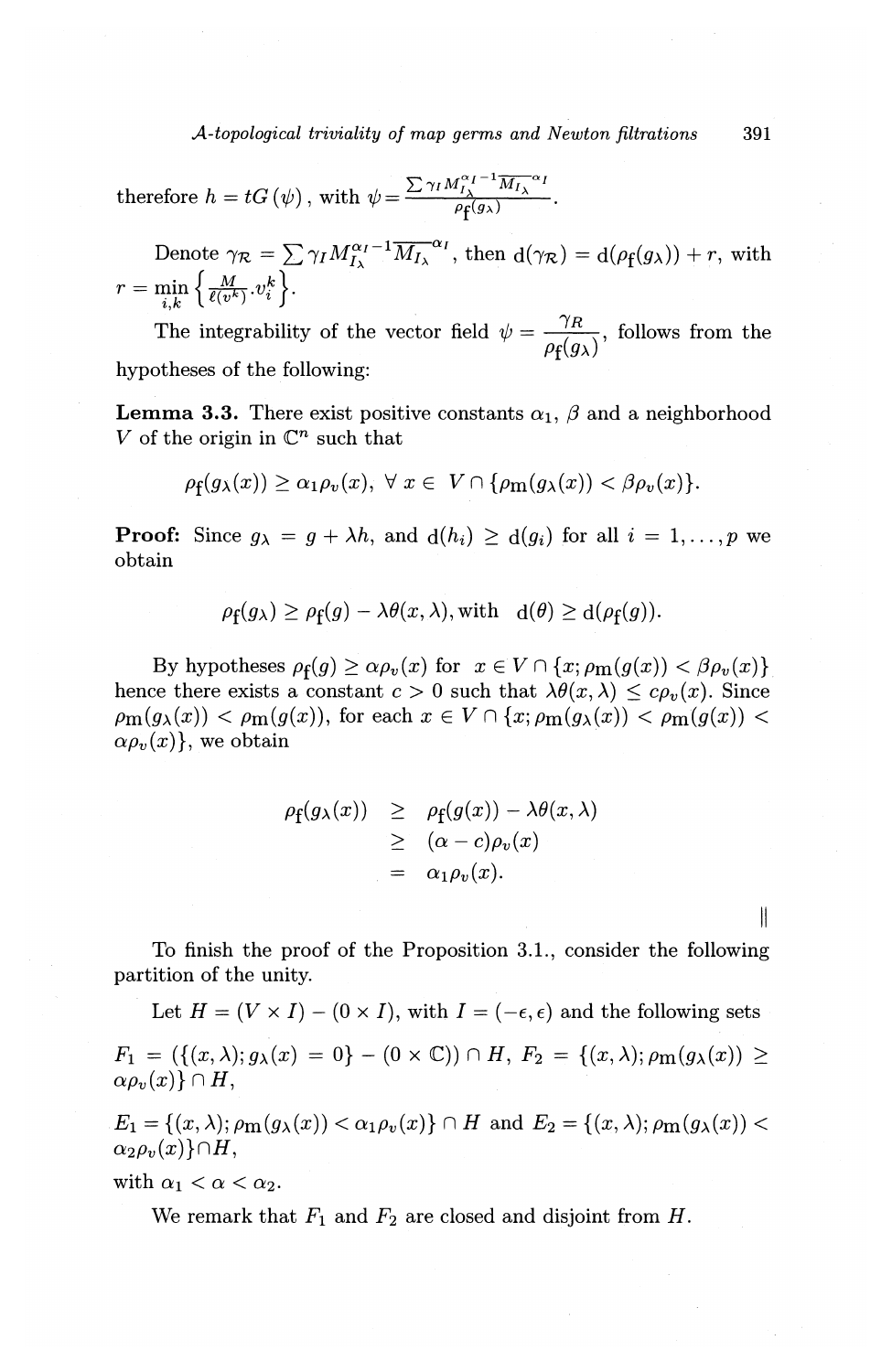Define  $\zeta(x) = \zeta_1(x) + \zeta_2(x)$ , a partition of the unity related to  ${E_2, (\overline{E_1})^c}.$ 

| $\zeta_1(x,\lambda) = \begin{cases} 1, & \text{if } (x,\lambda) \in F_1 \\ 0, & \text{if } (x,\lambda) \in (E_2)^c \end{cases}$ |  |
|---------------------------------------------------------------------------------------------------------------------------------|--|
|                                                                                                                                 |  |

and

$$
\zeta_2(x,\lambda) = \begin{cases}\n1, & \text{if } (x,\lambda) \in F_2 \\
0, & \text{if } (x,\lambda) \in \overline{E_1}.\n\end{cases}
$$
\nCall  $\nu_2(x,\lambda) = \begin{cases}\n\frac{\xi(x,\lambda)}{\rho_{\text{m}}(g_\lambda(x))}, & \text{if } (x,\lambda) \in F_1^c \\
0, & \text{if } (x,\lambda) \in F_1,\n\end{cases}$ 

where  $\xi(x, \lambda)$  is given in equation (3), and define

$$
\nu_1(x,\lambda)=\left\{\begin{array}{cl}\frac{\gamma_{\mathcal{R}}}{\rho_{\mathbf{f}}(g_\lambda(x))},&\text{if}~(x,\lambda)\in{F_2}^c\\ \\0,&\text{if}~(x,\lambda)\in{F_2}.\end{array}\right.
$$

Since all functions defined above can be extended in such a way that they are zero at  $0\times\lambda,$  let  $\nu$  be the vector field in  $(\mathbb{C}^n\times\mathbb{C},0\times 0)$  defined as

$$
\nu(x,\lambda) = \begin{cases} \zeta_1(x,\lambda)\nu_1(x,\lambda) + \zeta_2(x,\lambda)\nu_2(x,\lambda), & \text{if } x \neq 0 \\ 0, & \text{if } x = 0. \end{cases}
$$

Then the vector field  $\nu$  is continuous, integrable and  $h=tG(\nu(x, \lambda))+$  $w(G(x,\lambda)).$ 

From the integral curve solutions of  $\nu \in \omega$  we construct the germs of homeomorphisms

$$
H: (\mathbb{C}^n \times \mathbb{C}, 0 \times 0) \to (\mathbb{C}^n \times \mathbb{C}, 0 \times 0), \ H(x, \lambda) = (h(x, \lambda), \lambda), \ h(x, 0) = x,
$$
 and

$$
K: (\mathbb{C}^p \times \mathbb{C}, 0 \times 0) \to (\mathbb{C}^p \times \mathbb{C}, 0 \times 0), K(y, \lambda) = (k(y, \lambda), \lambda), k(y, 0) = y
$$
  
to obtain  $K \circ G \circ H^{-1} = (g, id_{\mathbb{C}}).$ 

**Proof of the case**  $p \geq 2n$ : From the equation (3) we have

$$
h = tG\left(\frac{\xi}{\rho_{\mathbf{m}}(g_{\lambda})}\right) + \frac{\eta \circ G}{\rho_{\mathbf{m}}(g_{\lambda})}.
$$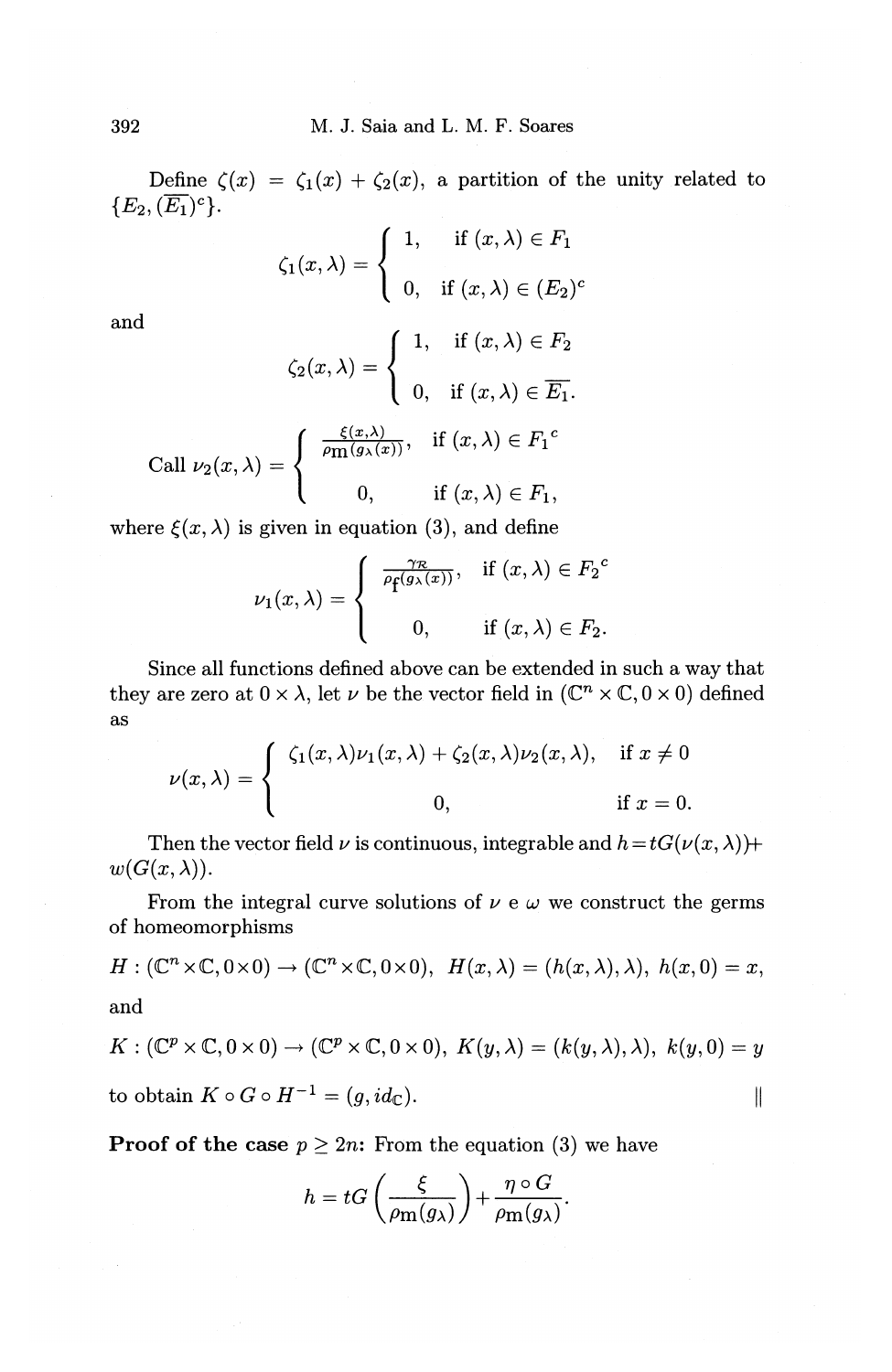By the general hypotheses  $\xi \in A_{2D}$  and  $\eta \in A_{2R+1}$ , from (2) we see that

 $\rho_{\mathbf{m}}(g_{\lambda})(x) \geq c \cdot \rho_{v}(x)$ , therefore the vector field  $\frac{\xi}{\rho_{\mathbf{m}}(g_{\lambda})}$  is integrable, and also the vector field  $\frac{1}{\sqrt{2}}$ , then the homeomorphisms H and K are  $\rho_{\bf m}$ obtained as above.  $\parallel$ 

#### §4. The non-degenerate case when  $p \geq 2n$

In this section we are interested in the topological triviality of families  $q_{\lambda} : (\mathbb{C}^n, 0) \to (\mathbb{C}^p, 0)$  of type  $q_{\lambda} = q + \lambda h$ , with  $p \geq 2n$  and  $g = (g_1, g_2, \ldots, g_n)$  being an A-finitely determined map germ.

We show the A-topological triviality of the family  $g_{\lambda}$  in terms of the filtration of the map germ *h,* if the ideal *I* generated by the system  ${g_1, g_2, \ldots, g_p}$  satisfies some non-degeneracy conditions with respect to its Newton polyhedron.

We recover the basic definitions needed for these non-degeneracy conditions.

Let  $g = \sum_k a_k x^k$  in  $\mathcal{O}_n$ , denote supp *g* the set of points  $k \in \mathbb{Z}^n$  with  $a_k \neq 0$ . If *I* is an ideal in  $\mathcal{O}_n$ , define  $I = \bigcup_{g \in I} \text{supp } g$ .

Fix an ideal *I*, consider its Newton polyhedron  $\Gamma_+(I)$ , the convex hull in  $\mathbb{R}_+^n$  of  $\{k + v : v \in \mathbb{R}_+^n, k \in \text{supp}(I)\}\$  and its induced Newton filtration.

For each compact face  $\Delta$  of  $\Gamma(I)$ , call  $C(\Delta)$  the cone with vertex at the origin and passing through  $\Delta$  and  $\mathcal{A}_{\Delta}$  denotes the sub-ring with unity of  $\mathcal{O}_n$ ,  $\mathcal{A}_{\Delta} = \{g \in \mathcal{O}_n : \text{supp } g \subseteq C(\Delta)\}\)$ . The Newton filtration of  $\mathcal{O}_n$  induces a filtration on  $\mathcal{A}_\Delta$  in a natural way.

For any germ  $g \in \mathcal{O}_n$ , denote  $g_{\Delta} = \sum a_k x^k$  with  $k \in \text{supp } g \cap \Delta$ , and in  $\Lambda(q)$ , the polynomial

$$
\text{in}_{\Delta}(g) = \sum \bigl\{a_k x^k : k \in \operatorname{supp} g \cap C(\Delta) \,\, \text{and} \,\, \mathrm{d}(x^k) = \mathrm{d}(g) \bigr\}.
$$

Definition 4.1. *The ideal I is Newton non-degenerate if there exists a system of generators*  $\{f_1, \ldots, f_s\}$  *of I such that for each compact face*  $\Delta \subseteq \Gamma$ , the ideal generated by the system  $\{f_{1\Delta_1}, \ldots, f_{s\Delta_n}\}\$  has finite *colength in*  $A_{\Delta_1}$ , *for all subfaces*  $\Delta_1$  *of*  $\Delta$ .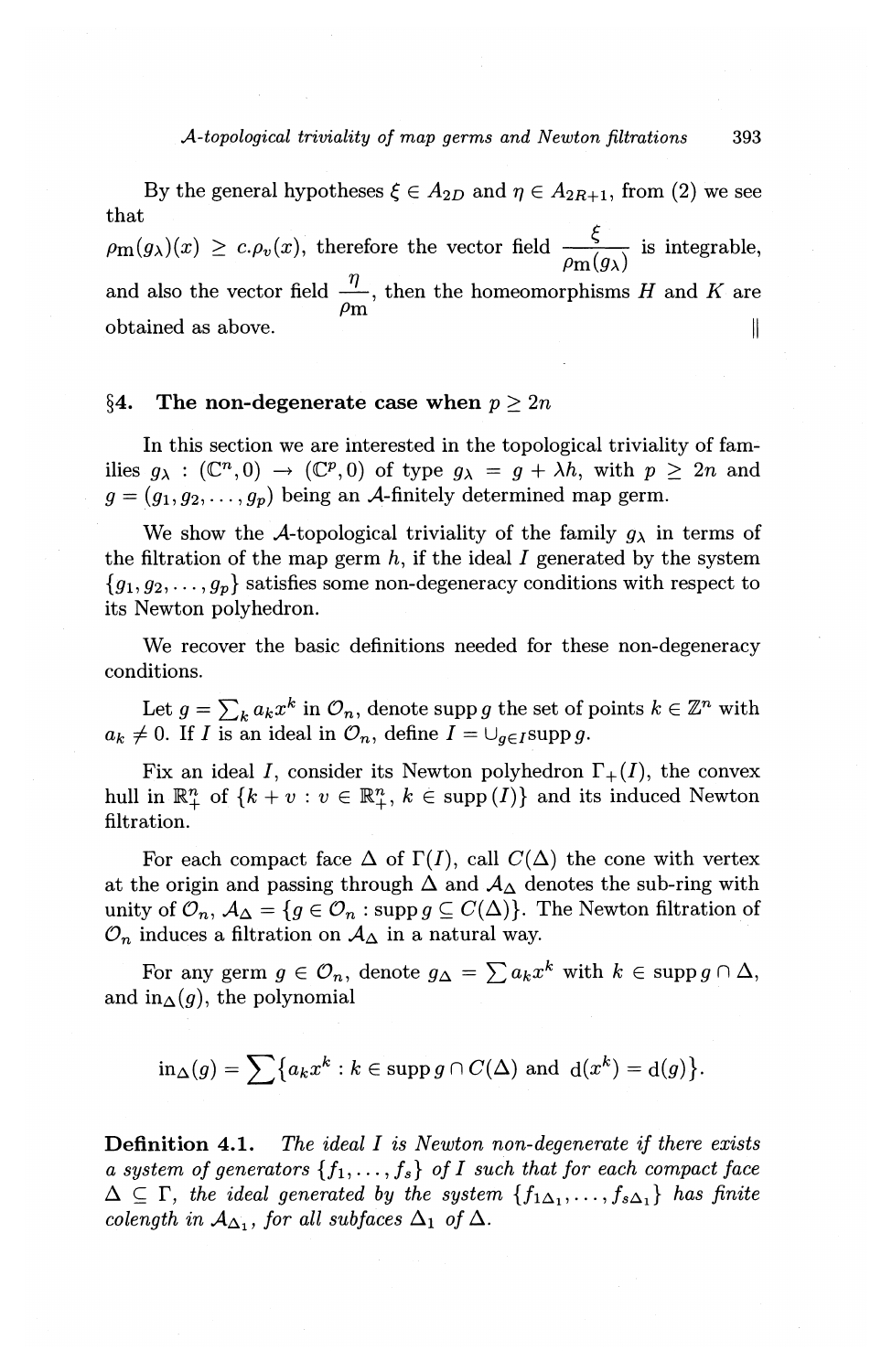**Definition 4.2.** *A system of generators*  $\{f_1, \ldots, f_s\}$  *of an ideal I is non-degenerate on*  $\Gamma_+(I)$  *if, for each compact face*  $\Delta \subseteq \Gamma$ *, the ideal of*  $\mathcal{A}_{\Delta}$  generated by  $\text{in}_{\Delta}(f_1), \ldots, \text{in}_{\Delta}(f_s)$  has finite colength in  $\mathcal{A}_{\Delta}$ .

Now we consider the ideal  $I = \langle g_1, g_2, \ldots, g_p \rangle$ , for each generator  $g_i$ of *I*, denote  $d(g_i) = D_i$  and consider  $D_1 \leq D_2 \leq \ldots \leq D_p$ .

In the case that the ideal  $I$  is non-degenerate on some Newton polyhedron  $\Gamma_+$  we have the following:

Proposition 4.3. *Suppose that I is non-degenerate on some Newton*  polyhedron  $\Gamma_+$ . Then, deformations of g of type  $g_{\lambda} = g + \lambda h$ , with  $d(h_i) \geq D_p$ , for all  $i = 1, \ldots, p$  are A-topologically trivial.

When the ideal  $I$  is Newton non-degenerate we obtain the following:

Corollary 4.4. *Suppose that* I *is Newton non-degenerate. Then, deformations of g of type*  $g_{\lambda} = g + \lambda h$ *, with*  $d(h_i) \ge D_i$ , for all  $i =$ 1, ... , *p are A-topologically trivial.* 

Since  $p \ge 2n$  any map germ  $g = (g_1, \ldots, g_p)$  is *A*-finitely determined if, and only if, g is  $\mathcal{L}$ - finitely determined, where  $\mathcal L$  denotes the  $\mathcal L$ -group of Mather.

Let  $G(x, \lambda) = (g_{\lambda}, \lambda)$  be the one parameter unfolding of g. Since g. is £-finitely determined we can choose an integer number *s* and a vector field  $\eta \in m_p \theta_{p+1}$ , such that

$$
\frac{\partial g_{\lambda}}{\partial \lambda} \left( g_1^{2D/D_1} + g_2^{2D/D_2} + \ldots + g_p^{2D/D_p} \right)^s = \eta \circ G.
$$

Consider the control function in the target  $\rho : \mathbb{C}^p \to \mathbb{R}$ , defined by

$$
\rho(y) = (|y_1|^{2D/D_1} + |y_2|^{2D/D_2} + \ldots + |y_p|^{2D/D_p})^{1/2}
$$

To prove that the vector field  $\frac{\eta \circ g}{(\rho(g))^2}$  is integrable, it is sufficient to show that there exists a constant  $C > 0$  such that  $\left|\frac{\partial g_\lambda}{\partial \lambda}(\lambda, y_1, \ldots, y_p)\right| \leq$  $C\rho(y)$ , (see Gaffney in [6] p.482 and Fukui-Paunescu in [5], p.87).

We can compose the terms of this inequality with  $G$  to get an equivalent inequality on  $\mathbb{C}^n$ ,  $\left|\frac{\partial g_\lambda}{\partial \lambda}(\lambda, x_1, \ldots, x_n)\right| \leq C \rho(g_\lambda)$ .

Proof of the Proposition 4.3: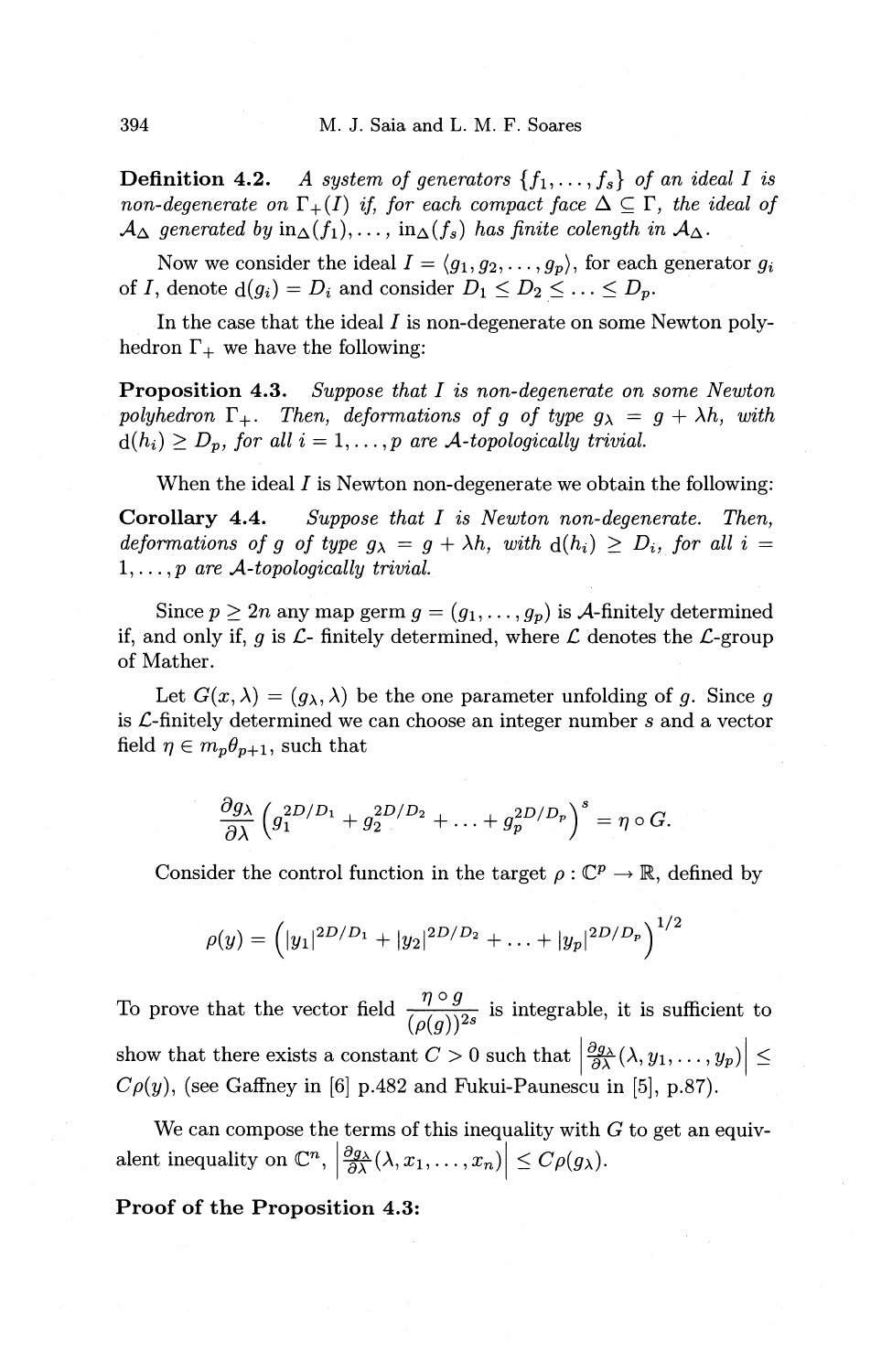From the proof of the Theorem 3.6 of **[1]** we see that the ideal I is non-degenerate on  $\Gamma_+$  if, and only if, the ideal

$$
J=\left\langle g_{1}^{D/D_{1}},g_{2}^{D/D_{2}},\ldots g_{p}^{D/D_{p}}\right\rangle
$$

is Newton non-degenerate. In this case, if a germ h satisfies  $d(h) \ge D_p$ , then  $\Gamma_+(h^{D/D_p}) \in \Gamma_+(J)$ , since J is Newton non-degenerate we obtain  $h^{D/D_p} \in \overline{J}$ . Now we can use the valuative criterion for the integral closure (see [12] p. 288), to obtain that

$$
\left|\frac{\partial g_{\lambda}}{\partial \lambda}(\lambda, x_1, \ldots, x_n)\right| \leq C \rho(g_{\lambda})
$$

and the result follows.

# **Proof of the Corollary 4.4:**

If the ideal I is Newton non-degenerate, we obtain from the Theorem 3.4 of [10] that any germ h with  $\Gamma_+(h) \subset \Gamma_+(I)$  is in the integral closure of *I. i*,From the condition  $d(h_i) \geq d(g_i)$ , since  $\Gamma_+(g_i) \subset \Gamma_+(I)$  we obtain  $\Gamma_+(h_i) \subset \Gamma_+(I).$  $\parallel$ 

# **4.1.** An example in  $\mathbb{C}^2 \to \mathbb{C}^4$

Let  $g: \mathbb{C}^2 \to \mathbb{C}^4$  be the map germ  $g = (g_1, g_2, g_3, g_4)$  with

$$
g_1(x, y) = \alpha_1 x^5 + \alpha_2 y^5 + a_1 x^3 y + a_2 x y^3;
$$
  
\n
$$
g_2(x, y) = \beta_1 x^7 + \beta_2 y^7 + b_1 x^3 y^2 + b_2 x^2 y^3;
$$
  
\n
$$
g_3(x, y) = \theta_1 x^{11} + \theta_2 y^{11} + c_1 x^5 y^3 + c_2 x^3 y^5;
$$
  
\n
$$
g_4(x, y) = \gamma_1 x^{12} + \gamma_2 y^{12} + dx^4 y^4;
$$

We see in the example 2.1 of [2] that *9* is A-finitely determined for generic values of  $\alpha_i$ ,  $\beta_i$ ,  $\theta_i$  and  $\gamma_i$ , with  $a_i, b_i, c_i$  and d being all distinct prime numbers.

Here we fix the Newton polyhedron  $\Gamma_+(g_4)$ , with vertices (12,0),  $(0, 12), (4, 4)$  to obtain that *I* is non-degenerate on  $\Gamma_+(g_4)$ , therefore any deformation of type  $g_{\lambda} = g + \lambda h$  with  $d(h_j) \ge d(g_4)$  for  $j = 1, 2, 3, 4$  is topologically trivial.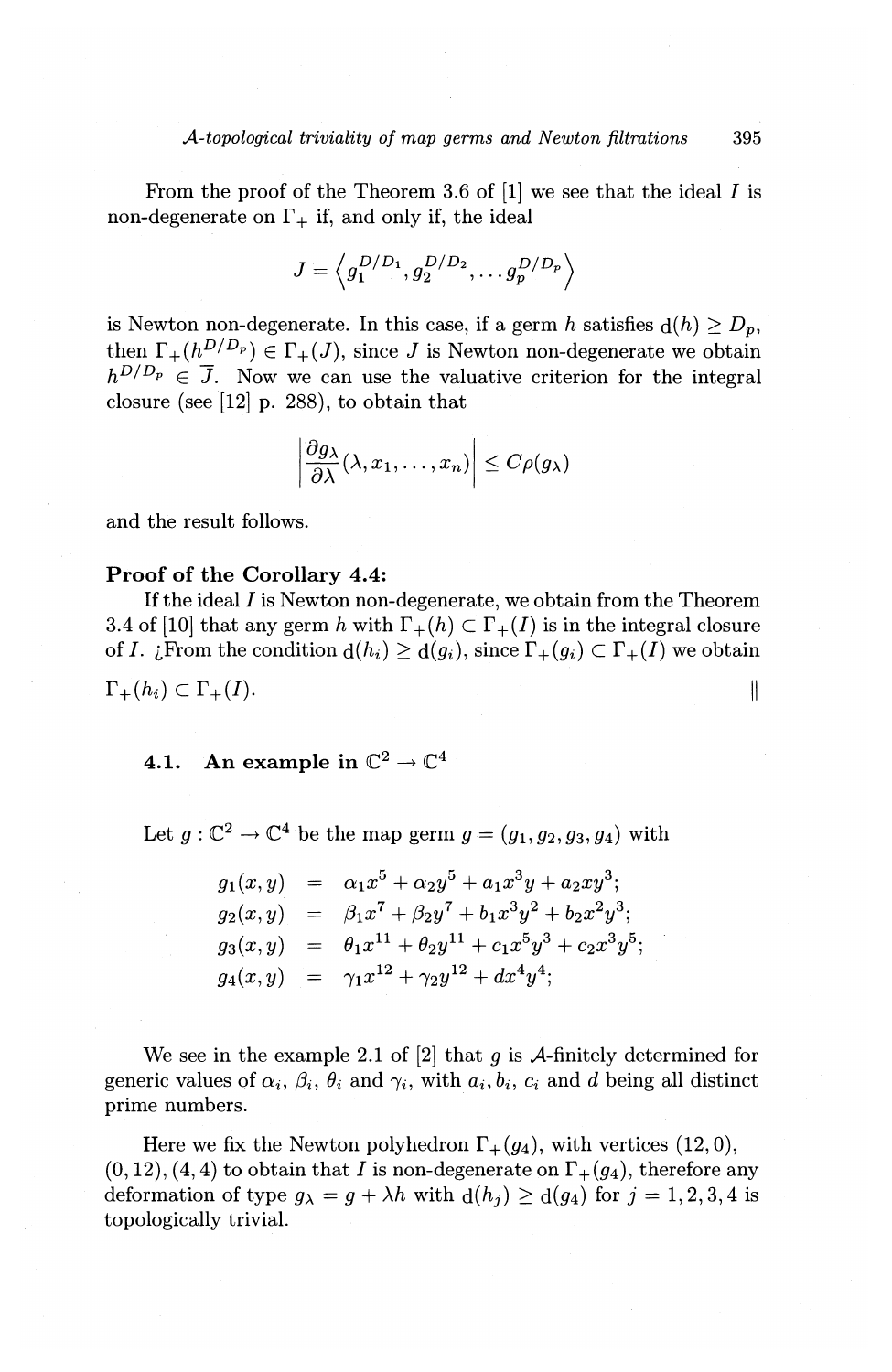### §5. The weighted homogeneous case

Damon in [3] investigates the topological triviality of unfoldings of A-finitely determined map germs which are weighted homogenous. His theorem 1. shows that polynomial unfoldings of non negative weights of these map germs are topologically trivial.

From the results shown above we obtain similar results for one parameter linear unfoldings of any weighted homogenous A-finitely determined map germ. We remark that in the weighted homogenous case, the results of Damon are for any pair of dimensions  $(n, p)$  while the results shown here are only for  $n \geq p$  and  $p \geq 2n$ 

**Definition 5.1.** *Given*  $(w_1, \ldots, w_n; d_1, \ldots, d_p)$  *with*  $w_i$ ,  $d_i \in \mathcal{Q}_+$ , *a map germ*  $f: (\mathbb{C}^n, 0) \to (\mathbb{C}^p, 0)$  *is weighted homogeneous of type*  $(w_1,\ldots,w_n;d_1,\ldots,d_p)$  *if for all*  $\lambda \in K-\{0\}$ 

 $f(\lambda^{w_1}x_1, \lambda^{w_2}x_2, \ldots, \lambda^{w_n}x_n) = (\lambda^{d_1}f_1(x), \lambda^{d_2}f_2(x), \ldots, \lambda^{d_p}f_p(x)).$ 

For a fixed set of weights  $w = (w_1, \ldots, w_n)$  consider the *Newton filtration* of  $\mathcal{O}_n = \mathcal{A}_0 \supseteq \mathcal{A}_1 \supseteq \mathcal{A}_2 \supseteq \ldots$ , by the ideals  $\mathcal{A}_q = \{g \in \mathcal{O}_n : g \in \mathcal{O}_n\}$  $d_w(q) > q$ .

Proposition 5.2. *Let g be an A-finitely determined map germ which is weighted homogenous of type*  $(w_1, \ldots, w_n; d_1, \ldots, d_n)$ . Then defor*mations of*  $g_{\lambda} = g + \lambda h$  *of*  $g$ , with  $d_w(h_i) \geq d_i$ ,  $\forall i = 1, ..., p$ , are *A-topologically trivial for small values of*  $\lambda$ .

Proof: To show this result we follow the proof of the Proposition 3.2.

We should prove that the germ  $q$  satisfies the equation 1, however the main purpose of this equation is to guarantee that

$$
h\rho_{\mathbf{m}}(g) \in tg(A_{2D}\theta_n) + wg(B_{2R+1}\theta_p)
$$

and them from the Lemma 3.2. we obtain that this condition also holds for deformations, i. e.,

$$
h.\rho_{\mathbf{m}}(g_{\lambda}) \in tG(A_{2D}\theta_{n+1}) + wG(B_{2R+1}\theta_{n+1})
$$

In the case of weighted homogenous map germs, we see in the item ii of the proposition 7.4 of  $[3]$  p.319, that it is possible to obtain vector fields  $\eta$  and  $\psi$  satisfying the condition

$$
h.\rho_{\mathbf{m}}(g_{\lambda}) = t g_{\lambda}(\psi(x,\lambda)) + \eta(g(x,\lambda)).
$$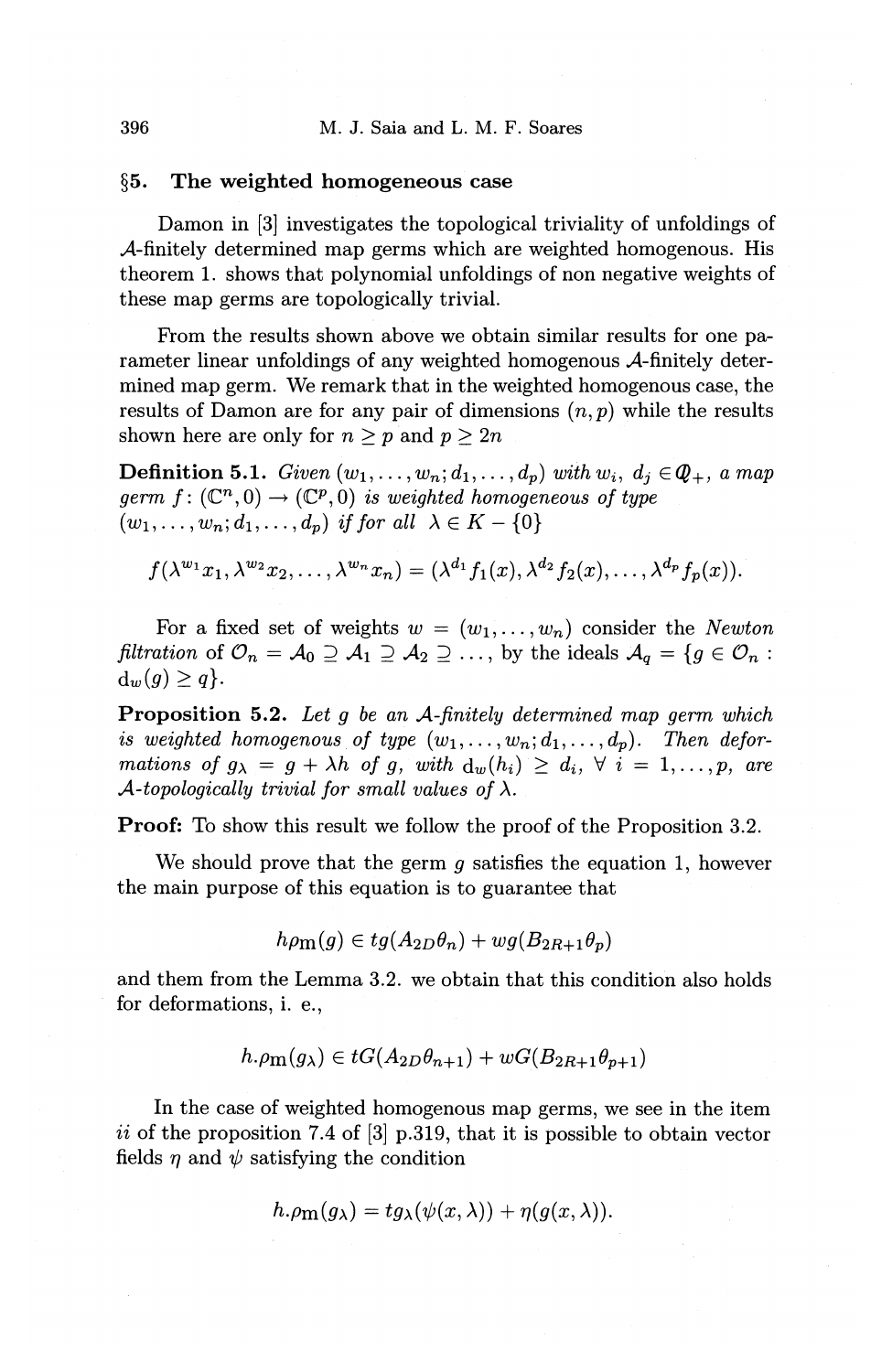and as  $g$  and  $\rho_m$  are weighted homogeneous, we may assume that the vector field  $\psi$  is in  $A_{2D}\theta_{n+1}$  and  $\eta$  is in  $B_{2R+1}\theta_{p+1}$ .

In the case  $p > 2n$  we use the fact that each germ  $q_i$  is weighted homogeneous of type  $(w_1, \ldots, w_n; d_j)$ , then we consider the ideal I generated by the system  $\{g_1^{2r_1}, \ldots, g_p^{2r_p}\}$ , where  $r_j$  are integers such that  $r_j d_j = D$  for some *D* and each  $g_j^{2r_j}$  is weighted homogenous of type  $(w_1, \ldots, w_n; 2D)$ .

Since  $g$  is A-finitely determined it is also  $\mathcal{L}\text{-finitely determined and}$ the ideal I is Newton non-degenerate.

Therefore we obtain the inequality  $\rho_{m}(g(x)) \geq c \rho_{v}(x)$ ,  $\forall x$  in a neighborhood *V* of 0.

In the case  $n \geq p$  we need to show that there exist a neighborhood *V* of 0 in  $\mathbb{C}^n$ , and constants  $\alpha \in \beta$  such that  $\rho_f(g(x)) \geq \beta \rho_v(x)$ , for all  $x \in V \cap \{x; \rho_m(g(x)) < \alpha \rho_v(x)\}\$ , but in this case this condition follows from the lemma 7.7, p.319 of [3].

Therefore, we are ready to follow the final part of the proof of the Proposition 3.1. to obtain the result.

# **§6. Examples**

**Example 6.1.** ([7], p. 102.) Let  $f : (\mathbb{C}^3, 0) \to (\mathbb{C}^2, 0)$ ,  $f(x, y, z) =$  $(x^{2}+y^{2}+x^{3}+z^{3}, x^{2}+y^{3}+z^{2}).$ 

We remark that it is not possible to apply the Proposition 5.2 for this case since the map germ  $f$  is not weighted homogenous.

The best filtrations to choose for  $\mathcal{O}_n$  and  $\mathcal{O}_p$  in this example are the usual filtrations given by the degree.

Here we have  $tf(m_n^3\theta_n)+wf(m_p^2\theta_p)=m_n^4\theta_f$ , moreover we see that  $tf(m_n^3\theta_n)+wf(m_p^2\theta_p)=tf(m_n^3\theta_n)+f^*(m_p)m_n^{k-1}\theta_f=m_n^4\theta_f,$  hence this germ is  $(k - 1) - C^0 - K$  determined. From this condition we show that this germ satisfies the conditions of the Proposition 3.2., therefore deformations by order higher than 2 are A-topologically trivial.

**Example 6.2.** Let  $f: (\mathbb{C}^2, 0) \to (\mathbb{C}^2, 0), f(x, y) = (xy, g(x, y)),$  with  $q(x,y) = x^4 + xy^2 + y^5$ .

This is a special case of a pre-weighted homogeneous map germ which is in the  $K$ -orbit of the  $A$ -finitely determined weighted homogenous map germ  $k(x, y) = (xy, x^4 + y^5)$ , therefore it is also A-finitely determined. See [11] for more details about the A-finite determinacy of pre-weighted homogenous map germs.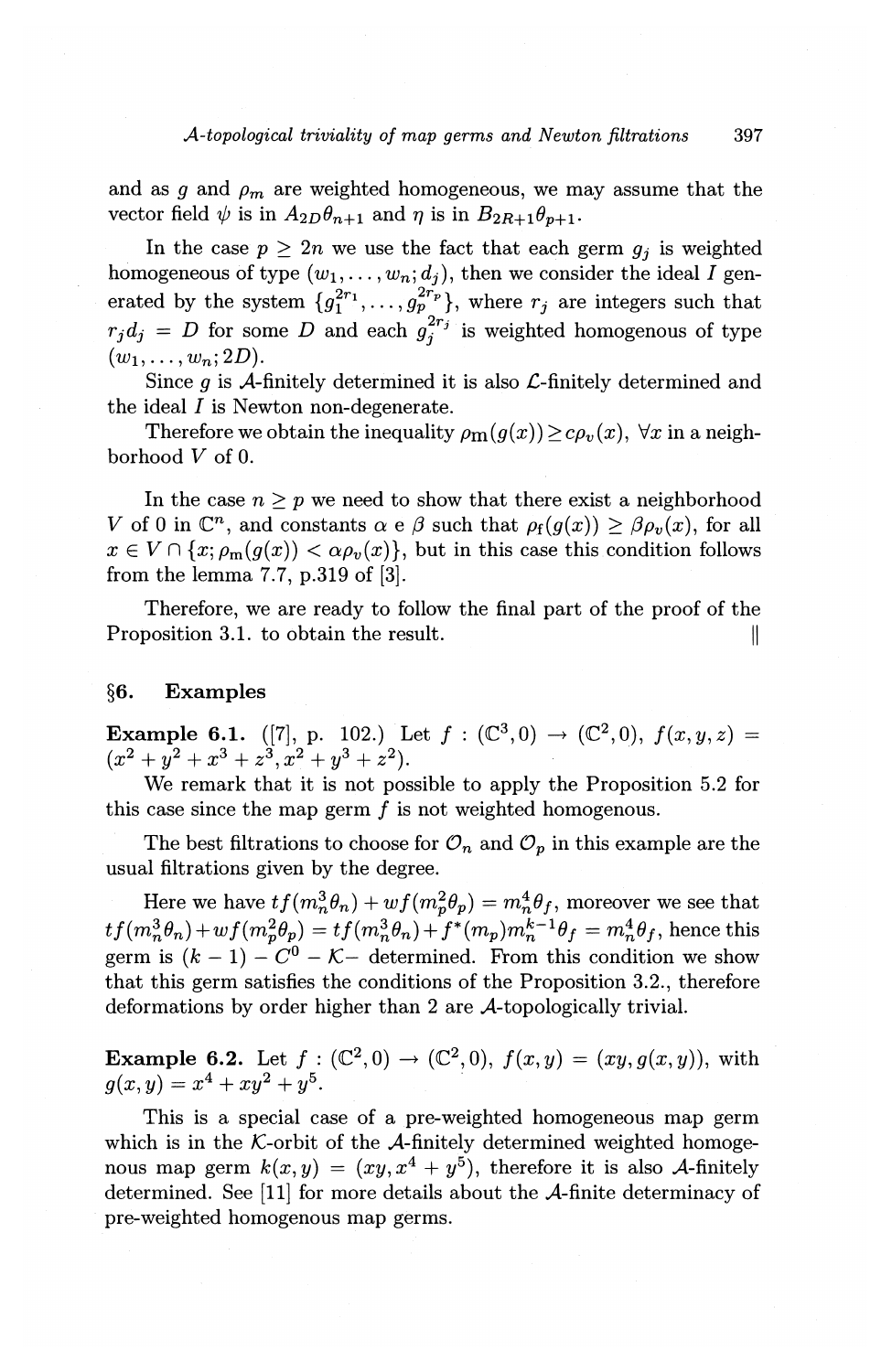We fix the Newton polygon  $\Gamma_+(g)$  and are interested in the topological triviality of families of type  $g_{\lambda}(x, y) = (xy, x^4 + xy^2 + y^5 + \lambda h(x, y)),$ with  $d(h) \geq d(g)$ .

The main difficulty with this type of example is to show that the equation 1 holds, or if we follow the proof for the weighted homogenous case, we need to show that it is possible to obtain vector fields  $\eta$  and  $\psi$ satisfying the condition

$$
h.\rho_{\mathbf{m}}(g_{\lambda}) = t g_{\lambda}(\psi(x,\lambda)) + \eta(g(x,\lambda)).
$$

in such a way that the vector field  $\psi$  is in  $A_{2D}\theta_{n+1}$  and  $\eta$  is in  $B_{2R+1}\theta_{p+1}$ .

In fact, in this case we can show that for each germ *h* it is possible to find an specific vector field  $\psi$ , which depends of the cone  $C(\Delta)$  that *h* belongs, such that  $\psi$  is not in  $A_{2D}$ , however it is in an appropriate level of filtration in such a way that we obtain the integrability of the vector field  $\nu_1(x, \lambda)$  given in the proof of the Lemma 3.3.

Therefore we can follow the method of the proof of the Proposition 3.2. to show that any deformation of this type is topologically trivial for small values of  $\lambda$ .

This example is a particular case of the following:

**Proposition 6.3.** [8] Let  $f: (\mathbb{C}^2, 0) \to (\mathbb{C}^2, 0), f(x, y) = (xy, g(x, y)),$ with  $g(x, y) = x^a + x^r y^s + y^b$ , be a pre-weighted homogeneous map germ in the *K*-orbit of an *A*-finitely determined map germ  $k(x, y) = (xy, x^a + y^b)$  $y^b$ ). Then deformations of type  $f(x,y) = (xy, x^a + x^r y^s + y^b + \lambda h(x,y))$ with  $\Gamma_+(h) \subset \Gamma_+(g)$  are topologically trivial for small values of  $\lambda$ .

Acknowledgements. This work is part of the Ph.D. Thesis of Liane M. F. Soares, supported by CNPq, under supervision of M. J. Saia, the authors thank USP and CNPq for this support. The authors also thank M. A. S. Ruas and J. Damon for valuable talks on this subject and the referee for several suggestions that helped to improve this article.

### References

- [ 1] C. Bivia-Ausina, T. Fukui and M. J. Saia, Newton filtrations, graded algebras and codimension of non-degenerated ideals, Math. Proc. Cambridge Phil. Soc., 133 (2002), 55-75.
- [ 2] J. W. Bruce, M. A. S. Ruas and M. J. Saia, A note on determinacy, Proc. Amer. Math. Soc., 115 (1992), 856-887.
- $\mid 3 \mid J$ . Damon, Finite determinacy and topological triviality. I., Invent. Math., 62 (1980/81), 299-324.